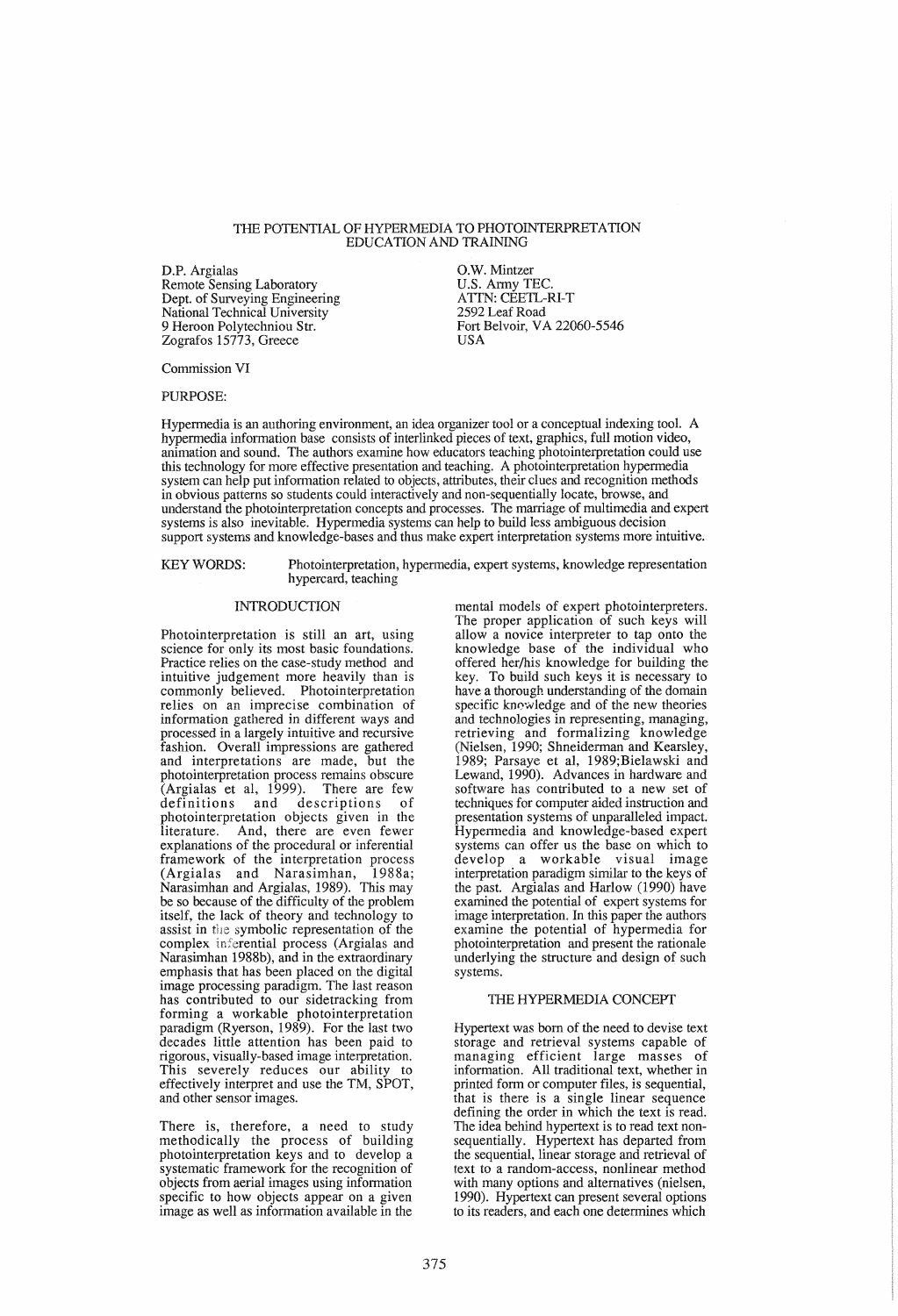options to follow at the time of reading the text. The author of the hypertext has to set up the alternatives for the readers to explore. Assuming the analogue of the familiar  $3 \times 5$ inch card, hypertext provides the tool to partition our knowledge into cards, representing the knowledge content as a chunk of text, and into links, representing the associations and relations among the cards, that is the structure of our knowledge. The result is the development of hierarchical or network linkages among knowledge chunks.

Hypermedia or multimedia systems extent the linking and integrating of textual information to include all kinds of computer based information such as stereo audio, full motion video, animation, and graphics. They also provide mechanisms to control and synchronize numerous external devices, such as laser disk players, CD-ROMs, and CD-I (compact disk interactive) (Rosenthal, 1990; Veljkov, 1990). The fact that a system is multimedia-based, that is, it employs a mixture of text, graphics, animation and video is not enough in itself to characterize a system as hypermedia. Only when users interactively take control of a set of dynamic links among units of information does a system get to be hypermedia (Nielsen, 1990).

Hypertext and hypermedia systems present a style for information representation, management, and presentation around a network of multiple connected nodes allowing the user to jump easily from one topic to related or supplementary material and thus they allow diverse type of information to be linked and accessed rapidly and by association, much as a human being accesses related information. Thus, hypermedia systems provide a means to organize knowledge in easily accessible and intuitive patterns.

# THE HYPERMEDIA ELEMENTS

To describe some of the specific features available in hypermedia systems, we have chosen Macintosh's Hypercard which is one of the most popular hypermedia engines. Nodes are the fundamental unit of hypermedia, and the basic node in HyperCard is represented as a card. A collection of cards is called a stack. This notation is analogous to the concept of 3x5 inch cards used for notes. Cards consist of text fields, graphics, video, sound and buttons providing the links to other cards and stacks. Graphics can be either scanned images or object-oriented pictures. Buttons are one of the methods for implementing hypercard links.

Hypercard links are pointers from one card, called departure card, to another card called the destination card. Links are implemented in Hypercard through first constructing buttons or anchors on the card and then associating a language script with them. Anchors can be either words, text strings,

buttons, or graphics. Anchoring, thus, may takes the form of embedded menus where part of the primary text or graphics does double duty serving both as information and being the link anchor (Nielsen, 1990). The number of links of each card varies with its information content.

The scripting of the buttons and anchors is written in the HyperTalk programming language. HyperTalk is an object-oriented language of HyperCard that can be used for writing and passing messages among HyperCard objects, e.g., buttons, fields, cards, backgrounds, and stacks. A message is generated by (among other means) clicking the mouse, opening a card, or typing a statement into the Message box (HyperCard Stack Design Guidelines, 1989). The manner that a given object responds to a particular message depends on the object's script. It is possible to call external application programs or programs written in a traditional programming language like Pascal or C.

The hypertext structure forms a network of cards and links. The activity of moving The activity of moving. around this network is referred to as browsing or navigating, rather than just "reading," to emphasize that users must actively determine the order in which they read the cards (Nielsen, 1990). When users follow the links around the hypermedia network, they will often have a need to return to some previously visited card. Most hypermedia systems support this through a backtrack facility. HyperCard has a menu which includes a "recent" choice, which displays up to 42 of the most recent cards seen; these cards are displayed in miniature and in sequence. Access to any of these cards is immediate upon a mouse click. Access to an individual card in any stack may be obtained by calling the card by name and/or its stack using the message box in conjunction with the "go" menu, or by searching for key words or phrases using the "find" choice in the "go" menu (Goodman, 1987).

# THE HYPERMEDIA TOOLS

Authoring tool is the term used for any system that can be used for building hypermedia systems. Authoring tools are available for many platforms. They are, however, far better developed on the Macintosh platform than on the workstations and IBM PCs and clones. Macintosh's Hypercard has become the most widely used authoring tool for work concentrating on the content of the hypermedia instead of features (Nielsen, 1990). This development is probably due to Macintosh computers (1) being more widely available than the more expensive workstations, and (2) being good for prototyping graphic user interfaces through Hypertalk. This situation is slightly changing though by newly announced products for the Amiga, IBM's OS, and MSDOS/Windows. Other authoring tools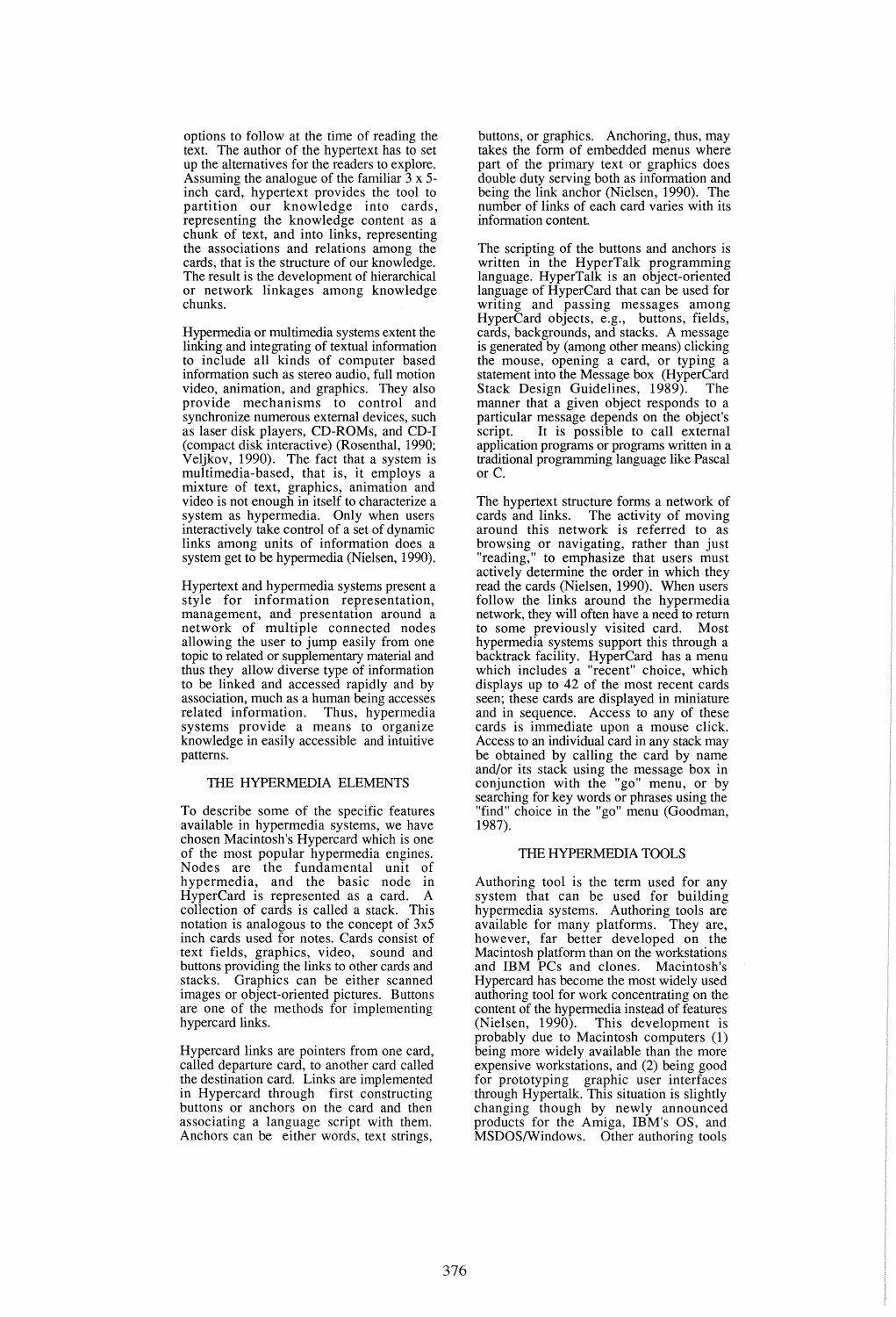available for the Macintosh include Director from MacroMind (San Francisco, CA) and Authorware Professional from Authorware, Inc. (Minneapolis, Minn.). Guide from Owl International is an example of an authoring tool for both IBM and Macintosh computers. KMS is an authoring tool available for UNIX based workstations. There are few research prototype engines for unix stations, and even fewer commercial engines.

The choice for an appropriate authoring tool for a certain application will depend on the needs of the individual building the system and the specific features required for the application. The following paragraphs outline a tentative set of features for choosing an authoring tool for building a photointerpretation information base into a hypermedia system.

The authoring tool should have hypermedia functions which will help to dynamically link text, images, graphics, video, sound or animation to additional information. These functions are not explicit in all authoring tools today. In Hypercard, for example, when the designer opens a new card or stack, finds himself with a blank card in which he needs to build each and every element of the system. All the links, except of the most trivial, need to be programmed in Hypertalk.

The authoring tool should also include an explicit representation of the network structure in its user interface. In most current systems that network is only present inside the computer and it is up to the user's imagination to picture how the entire network is structured. A dynamic overview showing the structure of this network is desirable (Nielsen, 1990). Hypercard does not embody a browser to permanently show overview diagrams of the network structure, while some of the unix based systems, like KMS, do. Such systems, though, are not as widely available and as inexpensive as Hypercard.

The authoring tool should contain the basic tools needed by any author, such as integrated word processors, spelling checker, and graphics editors for preparing the text fields or making good illustrations. Text files, graphics, and animation should also be easy to import from other applications. Multiple graphics formats should be recognized and supported. The multimedia system should also take advantage of the particular graphics hardware and it should be able to handle all the colors and resolutions of the hardware. It should also supply drivers for controlling external media such as laser disk players and other remote media peripherals.

An authoring system should also provide for integrating the output of external applications into the system and to actively and dynamically interact with an expert system environment. NexpertObject, an expert system tool available from Neuron Data, provides an integration module for Hypercard. HyperX (from Millennium Software) is an expert system tool written in HyperTalk that integrates with Hypercard as well.

While one of the newest interactive multimedia tools is digitized sound, it does not appear that a hypermedia interpretation system will be greatly profited from digitized sound, especially if one takes in account the storage requirements. It should be mentioned though that all Macintosh II machines include a built-in sound chip that can play back digitized sound and there are external sound digitizers available from third parties. There are also boards and drivers for the MS-DOS/Windows machines as well. Singlescreen interactive video, which implies showing motion video and computer information on the same screen is possible by obtaining a single-screen board from third party manufacturers.

A special hardware concern in the design of hypermedia is the storage space needed for the multimedia in hypermedia, especially if digitized images, voice, and video are used. Some writable optical disks exist and can be used to store between 550 and 650 megabytes of data. A variety of compression methods and formats are also being developed that could help alleviate the problem. Another hardware requirement is for larger screens (19-21 inches). Larger screens will allow students to see more hypermedia material at the same time and allow room for various extra user interface features such as permanently shown overview diagrams.

An authoring system used for photointerpretation training should maintain records of students who participate in the course. The records might include such things as the number of correct answers a person made, or how long it took a particular person to finish a specific section.

It should be easy to learn and use without the support of a full-time programmer or a hardware engineer. It should not require of an expert photointerpreter to learn and use a programming language to create a hypermedia application. However, it should either contain its own procedural language or offer a direct access to such a language for those who wish to program advanced or additional features. It should also offer context-sensitive help for both the developers and its users.

### AUTHORING HYPERMEDIA SYSTEMS

Building a hypermedia system is often called authoring a hypermedia system. Authoring in hypermedia is different from regular text authoring in the sense that the author must provide opportunities and priorities for knowledge exploration instead of ordering users to read sequentially (Nielsen, 1990). This is accomplished by first establishing an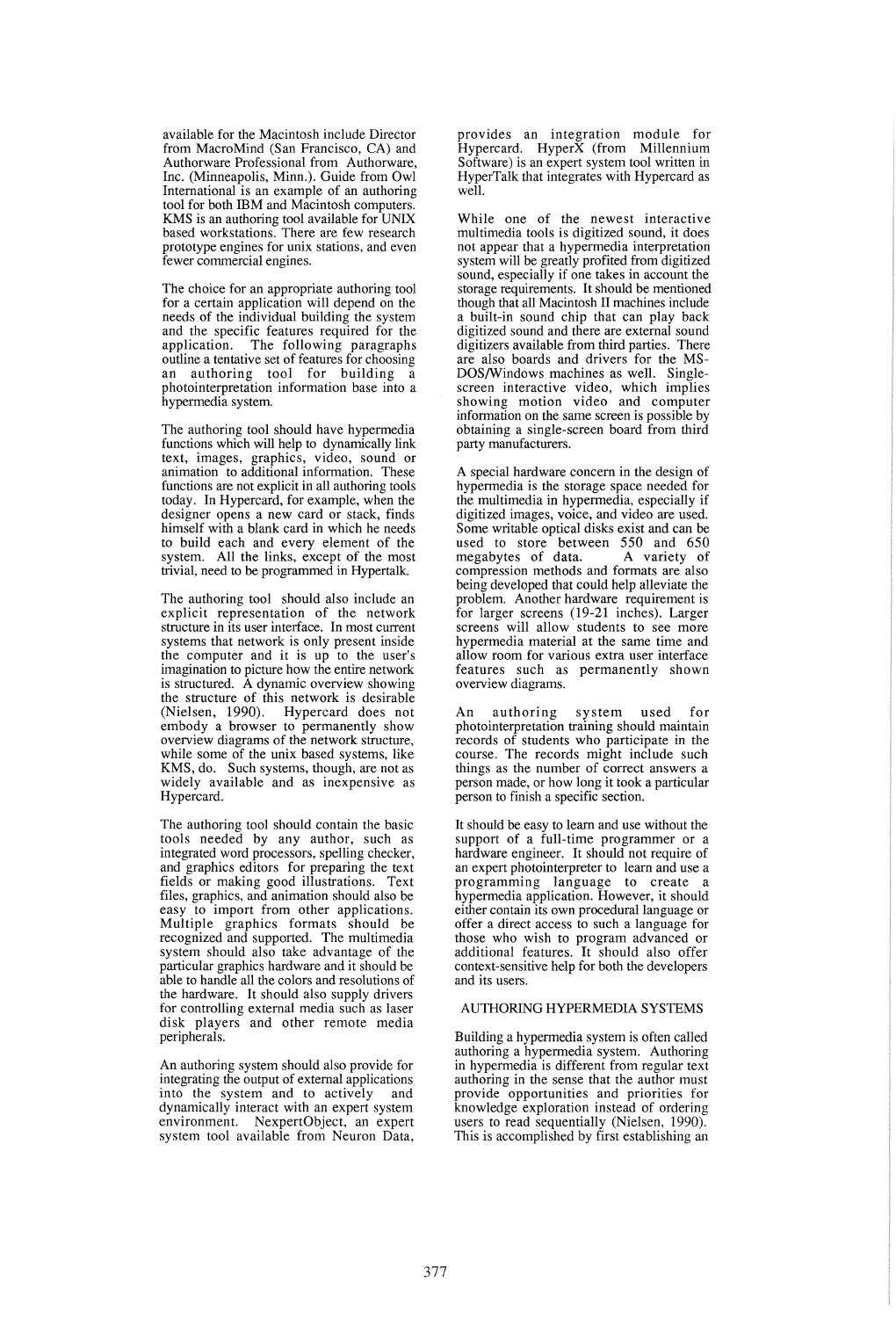appropriate set of nodes and then creating the links between these various nodes.

Establishing the nodes involves dividing the unrefined, implicit photointerpretation knowledge into meaningful chunks or units of knowledge. These nodes in most cases will be card-like or scrolling windows. They can be as simple as a single word or as complex as a textbook, depending on the granularity of knowledge representation. Indeed, it is the variety of nodes that hypermedia nodes can represent that makes them so versatile. Having a single topic for each node makes it easier for the author to know what links to construct. This process of knowledge decomposition compartmentalization will continue until all of the available information is divided into individual definable nodes.

Compartmentalization of knowledge can take place either in a top-down fashion or in a bottom-up approach. If one is trying to convert an existing textbook or photointerpretation manual to a hypermedia system then it would make sense to start in a<br>top-down fashion. In this case top-down fashion. In this case decomposition of knowledge can advantage of the existing structure in the textbook or manual. On the other hand, if one is writing a new interpretation guide, it will make sense to compose **it** by building it from the bottom up.

Once we have partitioned the specific photo interpretation knowledge into a set of nodes, it is necessary to define their interactions and decide how they are related to each other. This involves determining the linkage among these nodes, that is, to decide not only which nodes are related to others, but also the exact nature of the relationship. To do so we need to identify explicitly the various types of links between the nodes of the information base so that to capture the semantic relationships (associations) of the photointerpretation domain (Argialas, 1989a). Semantic relationships can define organizational or conceptual links. There are several types of links (relations or associations) that can be identified, such as *isa, is-a kind-oj, contains, is contained-in, is adjacent to,reJers to, consists of, implies, isrelated-to, precludes, is more general than, leads to, is similar to, precedes, Jollows, isan-example-oj, is-a-simpliJication-oJ, supports, data,* and others (Bielawski, 1990).

Most photointerpretation textbooks/manuals have relative extensive, explicit or implicit,<br>implications, relationships and relationships and cross-references among photointerpretation objects, elements, clues, and methods which can be used as the basis for identifying proper links. Good links should provide the means of organizing information within the hypermedia framework in patterns that may not be immediately discernable to students without the help of the navigational tools offered by the links. Indeed, good links could help to categorize photointerpretation concepts/techniques into semantically related

units or chunks which will be linked and accessed by association, much as a human being accesses related information. In this sense their definition and implementation within a system is critical to its success. The challenge in choosing nodes and links is to structure the photointerpretation knowledge in a way that supports the mental models that students may create when they use such a system.

The variety of interpretations of links can add to the flexibility of the hypermedia information base but it may also contribute to a chaotic hyperspace. It is important to use photointerpretation related names for the links or destination nodes in order for students to be able to understand their navigation options. The number of links should depend on the content of each node. Every extra link is an additional burden on the student who has to determine whether or not to follow it so we should add only those links that are truly important and relevant. It is suggested that a good hypermedia design should tell the user why the destination for a link was an interesting place to jump to by relating it to the point of departure (Nielsen, 1990).

When hypermedia system nodes and links are defined in a conceptual or organizational way, they are capable of forming semantic networks, that is a graphical representation of objects or concepts formed into nodes that are linked together in an associative way. Semantic networks are an expert system representation method and, thus, establishing conceptual links between hypetmedia nodes provides the basis for a subsequent representation in an expert' system environment.

The above outlined guidelines for partitioning the photointerpretation knowledge in a set of nodes and links has assumed that the knowledge lies somewhere ready to be distributed into nodes and semantic links. This was a simplistic perspective. Indeed, there is a natural tendency to underestimate the difficulty of conceptualizing implicit knowledge. In place knowledge (textbooks, manuals, expertise) does not appear in some form that neatly fits abstract symbolic categories and explicit relations and associations like those used in computers (languages, databases, expert systems, hypermedia systems). Lying like an unmined and unrefined substance, implicit knowledge somehow enables the expert interpreter to recognize objects appearing directly on aerial images or to infer objects indirectly. Photointerpretation knowledge consist of a substantial number of concepts, facts, beliefs descriptions, relationships, dependencies, constraints, empirical associations, and procedures or decision rules for manipulating these descriptions and relationships in order to reason and draw conclusions. hypermedia information base, needs to embody the right type, level, and amount of this knowledge in order to assist or teach students the photointerpretation approach.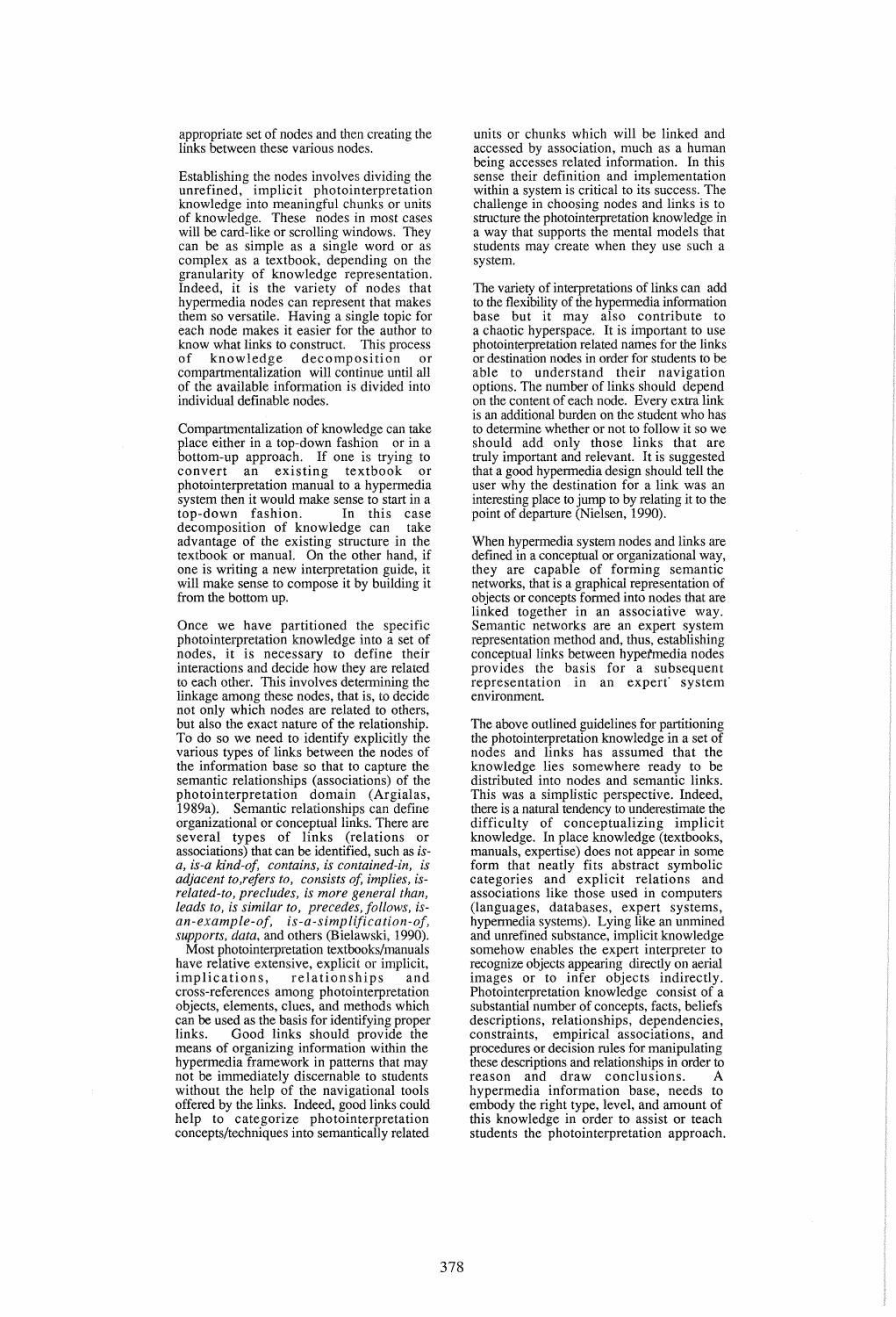Acquiring, elucidating and conceptualizing such knowledge is the central task in building<br>intelligent systems. Intelligent intelligent systems. conceptualization is intellectually hard work, and it best comes about through an incremental and iterative process.

While this paper argues in support of hypermedia, it is written in a linear, sequential manner. It will be an erroneous hypothesis to assume that the process of decomposing knowledge takes place in a series of successive steps. We, somehow, are doing many steps in parallel, while their implementation is normally taken place in a serial manner. Hence, the actual process of knowledge conceptualization is extremely hard.

#### IMPLEMENTING A HYPERMEDIA **SYSTEM**

Once we have partitioned the specific photointerpretation knowledge into a set of nodes and links the next step is the implementation of the information base in a hypermedia system. A certain hypermedia environment is selected and the sets of nodes and links are formally represented and programmed. Assuming that a Hypercardlike system is selected, one needs to determine the nature of the stack(s) to be designed. The previously designed partition of the knowledge into selected nodes and links together with the need for easy and efficient navigation can help determine each<br>stacks's structure. Hypercard supports Hypercard supports single-frame, linear, tree, network, and combination stack structures (HyperCard Stack Design Guidelines, 1989). Given the complexity of the photointerpretation process, it is speculated that a network or combination stack structure might be most appropriate. A network stack structure is one in which students can explore in many different ways (e.g., visiting other cards or stacks). Navigation in network stacks may be by reference points (or hubs), stack maps or menus.

Depending on the specific subject matter one may choose to include various levels of image interpretation tasks for the most<br>significant aspects of general significant aspects of photointerpretation in one stack. Additional stacks may be required for advanced interpretation tasks and for specialized tasks, such as interpretation of specific geologic formations or specific tree species. Hypermedia systems permit and encourage one to build a system incrementally, creating at a time. Indeed, building a hypermedia system is a cyclic, repetitive process. It is likely that the design of the stacks, cards, fields, buttons, etc will change significantly in the beginning. One approach that could help to cope with this iterative process is to think of several solutions, design all of them to a certain point, and then choose one for further development.

Some general guidelines for good stack design are outlined in the following (HyperCard Stack Design Guidelines, 1989). The system should exhibit a well organized, orderly, and well structured arrangement of cards, fields, graphics, and buttons so that students will be quickly able to learn, understand, and use the system structure, the most basic commands and the navigation options to locate needed information (Nielsen, 1990). The hypermedia cards can include as much text or graphical elements as appropriate, but screen-sized chunks of information should be mostly used because<br>attaching more lengthy information to a hypermedia node that must be scrolled through on successive screens can be disorienting to the student.

The hypermedia design should take advantage of the hypermedia functions of the selected authoring software system. It should put information in obvious and intuitive patterns so students can more easily locate,<br>browse, and understand the understand the photointerpretation knowledge. Good links should relate concepts (not words), provide minimum keystroke access to these concepts, and help students to see the relationships between concepts.

Card and background layouts should be consistent for related cards. Navigation buttons should be on every card, grouped by function, and in the same place throughout the stack perhaps on the edges of the screen. The overall design should help the student to control the navigation. The students student should be able to find a certain piece of information quickly or soon discover that it is not in the information base within a minimum<br>number of keystrokes. The stack's number of keystrokes. navigation must make use of menus, maps, textual reminders, you-are-here indicators, travel buttons, and progress indicators. The stack should also have a title card, a proper introduction describing the stack's purpose and organization including the stack's size and general layout, the stack's rules, and their options. Topical menus, tables of contents, and alphabetical listings should be explained. A button of "Help" or "How to use this stack" should be included on all cards. The system should also offer contextsensitive help.

The photointerpretation hypermedia system should include a great number of aerial, oblique, and ground photos as well as a lot of illustrative diagrams such as cross sections, profiles, and block diagrams. The stimulus for seeking to include diagrams and photographs comes from the inherent complexity of the photointerpretation process. Incorporating photographic images will serve to illustrate conditions that are too complex for verbal explanation alone. The photographic images reduce the potential for confusion and misinterpretation by illustrating objects and conditions that might be misunderstood if only descriptive text were used. All potential uses of photos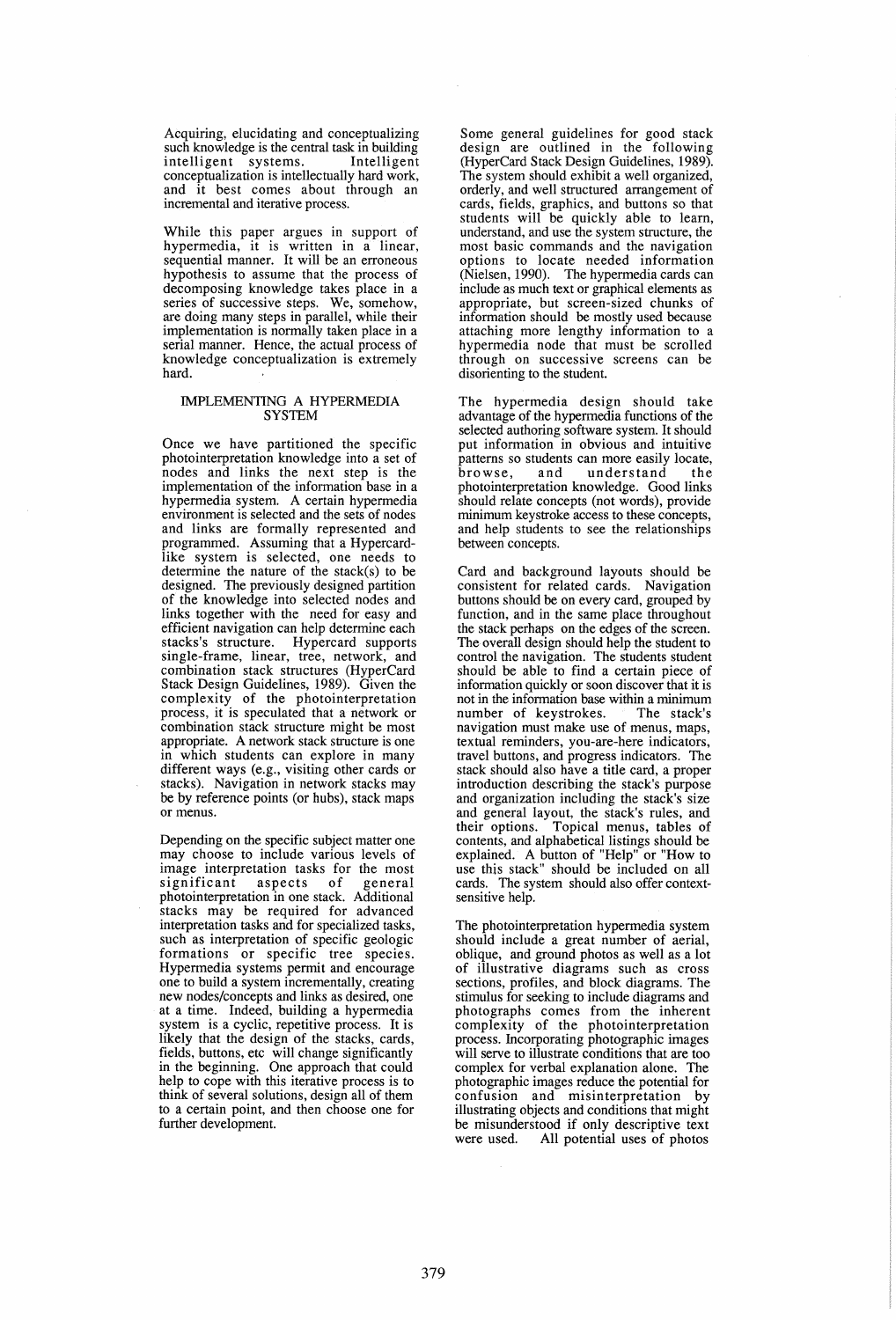need to be investigated as well as the options by which they need to be accessed by the students.

Scanners are available to capture images from photographs, slides or videotape frames. Scanning technology has yielded an increase in the format (A to E size), type (flatbed and drum), gray level value  $(0 \text{ to } 255)$ , and resolution (75 to 1000 dots per inch) that can be obtained from commercially available is a file that contains one or three bands of digital data that represent the image being scanned. This file is a two-dimensional array made up of pixels (picture elements), each of which has a recorded spectral value between o and 255 in each of one to three bands. Images from videotape and still video cameras that generate a National Television Systems Committee (NTSC) standard signal can also be grabbed using an appropriate frame grabber and image processing software. Software is available to convert these images to that they can be displayed on a microcomputer or workstation. Finally, Hypercard or external commands can display the images at appropriate windows during the interaction between the user and the hypermedia system.

The final phases of system design is testing and evaluation. Testing should involve frequent checks during the design and development of the hypermedia information base for such things as navigation and use of stacks, buttons, text fields, visual effects, Once the network has been constructed, one must trace all its paths to verify that it actually captures the relationships among all of its objects. Depending upon its completeness and accuracy, it may be necessary to refine the stack structure or even repeat the process one or more times to obtain an exact model. Evaluation can take place by watching and listening to testers and reviewers carefully. The stacks should also be checked on all intended machines with all possible memory configurations.

# HYPERMEDIA AND EXPERT SYSTEMS

The marriage of multimedia and expert systems is inevitable for two important reasons: (l) hypermedia can provide context sensitive help for expert systems, and (2) hypermedia can be used as the initial step for conceptualization of the photointerpretation knowledge which subsequently will be represented in an expert system tool (Parsaye et aI, 1989; Shafer, 1990).

While, the ability to provide context-sensitive help has become a standard in many commercial applications software packages, it is uncommon in most expert systems including expert interpretation systems (Argialas and Narasimhan, 1988, Argialas and Harlow, 1990). A hypermedia and Harlow, 1990). A hypermedia information base is needed to assist the novice analysts of expert photointerpretation

systems to understand those terms of the knowledge base that are ambiguous or hard. A hypermedia system may allow us to communicate with an expert system more effectively and efficiently. Representing key terms within a hypermedia system can make the expert system more intuitive to the users and provide the foundation on which a more comprehensive and less ambiguous knowledge base can be built.

Incorporating photographic images in expert systems through a hypermedia system may serve to illustrate conditions that are too complex for verbal explanation alone. The student would have a visual aid to enable him to understand the knowledge base terminology and have a more consistent approach to visualizing photointerpretation<br>objects and attributes. Definitions, objects and descriptions, diagrams and photographic images may reduce the potential for confusion and misinterpretation by relying on the intrinsic perceptual intelligence of the user and so tend to avoid misunderstandings that could result if only descriptive text were used. Hypermedia can be used to offer users not only a single piece of explanatory text or a visual aid but also a doorway into the entire photointerpretation knowledge through links active from that particular node.

Hypermedia can also be used to assist us in the development of expert photo interpretation systems. A photointerpretation hypermedia system could help to outline the photointerpretation knowledge base. While hypermedia by itself is not capable of creating intelligent applications, it can help to delineate the overall photointerpretation-related domain by revealing how certain components or objects are related to each other and to the clues for their recognition.

Building a hypermedia information base could help us, relying on our own natural intelligence, to acquire, conceptualize, organize, structure and represent the structure of photointerpretation knowledge in a semantic network which consequently can be implemented in an expert system formalism. Using hypermedia in this capacity it may also reveal the highly complementary nature of hypermedia and expert system technologies.

# **AN OUTLOOK**

A photointerpretation hypermedia system will allow students to interactively and nonsequentially locate, browse, and learn photointerpretation concepts and processes. To the degree that the photointerpretation hypermedia system will emphasize the relationship between concepts and ideas instead of words, it might make photo interpretation easier to learn. The associations provided by links in the hypermedia system will facilitate remembering relationships between ideas, concept formation, and understanding. The greater sense of control over the reading process may produce involvement and desire